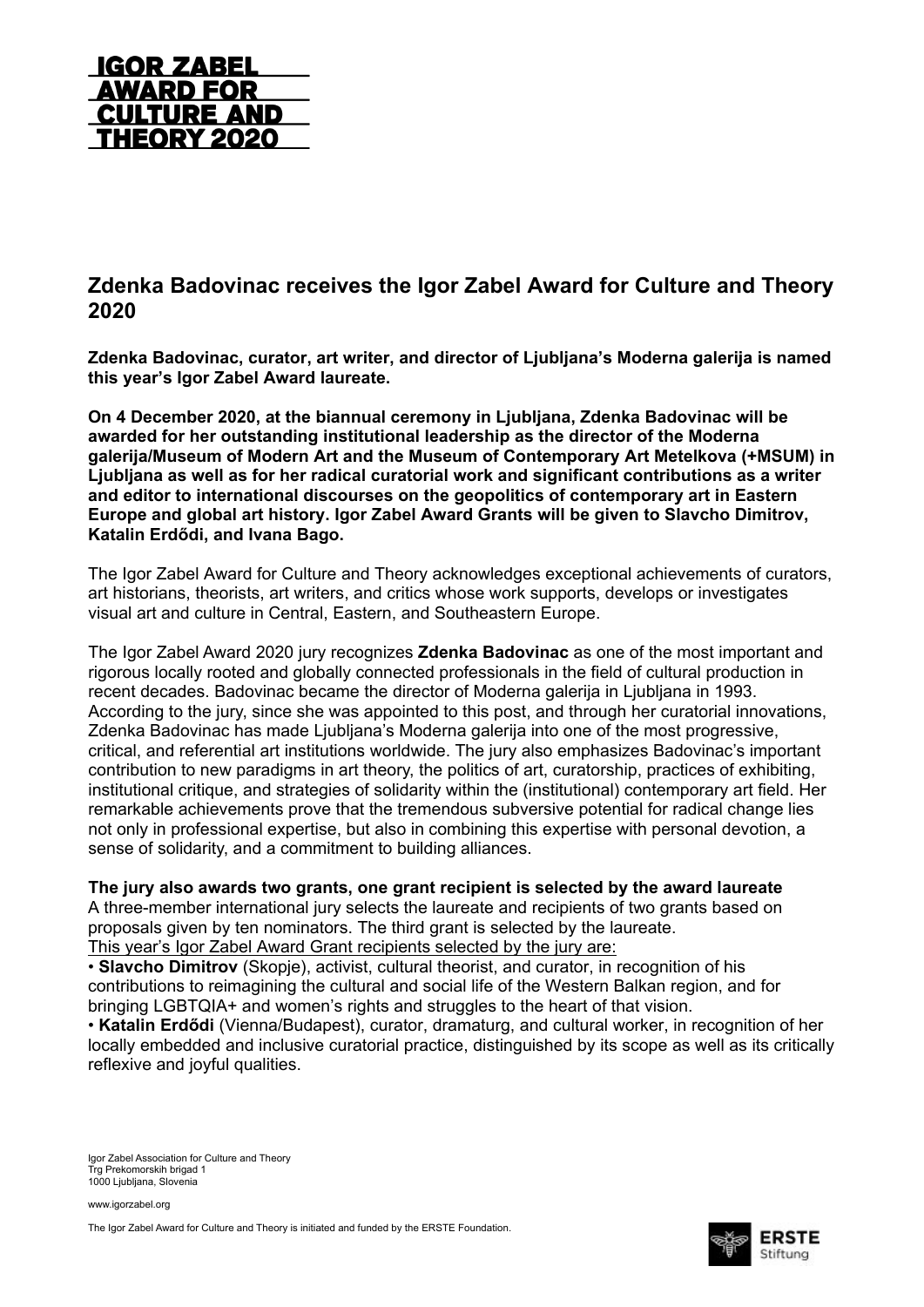

The third grant recipient is selected by the laureate. This year Zdenka Badovinac selected **Ivana Bago** (Zagreb), curator, art historian, and art writer, in recognition of her excellence and insistence on the art historical research, writing, and exhibiting of Yugoslav and Eastern European art.

## **2020 jury**

**Šejla Kamerič**, artist, Sarajevo • **Antony Gardner**, art historian, Oxford • **Franciska Zólyom**, curator and director of the GfZK – Galerie für Zeitgenössische Kunst Leipzig

#### **2020 nominators**

**Pawel Althamer**, artist, Warsaw • **Nataša Petrešin-Bachelez**, curator, writer, editor, Paris/Ljubljana • **Vjera Borozan**, art historian, curator, Prague • **Mira Gakjina**, curator, director of the Museum of Contemporary Art, Skopje • **Herwig Höller**, art writer, Moscow/Graz • **Eva Khachatryan**, curator, Yerevan • **József Mélyi**, art historian, critic, Budapest • **Deimantas Narkevičius**, artist, Vilnius • **Sven Spieker**, editor, *ARTMargins* • **Raluca Voinea**, curator, **Bucharest** 

# **The international conference** *The Entire World as Our World* **and the discussion** *Borderline Syndrome and Energies of Defence* **will also take place on the occasion of the 2020 Award Ceremony.**

#### 27 November 2020, Kino Šiška, Ljubljana and the World Wide Web

The discussion *Borderline Syndrome and Energies of Defence* will kick off this year's programme. Twenty years after Ljubljana hosted the European Biennial of Contemporary Art Manifesta 3 – for which Igor Zabel acted as coordinator – we return with Šejla Kamerić, Renata Salecl, and Kathrin Rhomberg to its central theme – "borderline syndrome and energies of defence" – and look at it through the lens of today's realities.

#### 3–4 December 2020, Moderna galerija, Ljubljana and the World Wide Web

The international conference *The Entire World as Our World* – prepared in collaboration with Moderna galerija, Ljubljana – reconsiders the universal during the era of global capitalism and pandemic, and aims to rethink our common future and the presence of art in the (entire) world that is (not yet) our world. Speakers include: T. J. Demos, Suely Rolnik, ruangrupa, Apolonija Šušteršič, Alberto Toscano, and Alenka Zupančič.

#### **About the award**

The award is named in honour of the distinguished Slovenian curator and art historian Igor Zabel (1958–2005) and is an initiative of the ERSTE Foundation (Vienna). The award has been conferred biennially since 2008 in cooperation with ERSTE Foundation (Vienna) and the Igor Zabel Association for Culture and Theory (Ljubljana). With total prize money of EUR 76,000, it represents

Igor Zabel Association for Culture and Theory Trg Prekomorskih brigad 1 1000 Ljubljana, Slovenia

www.igorzabel.org

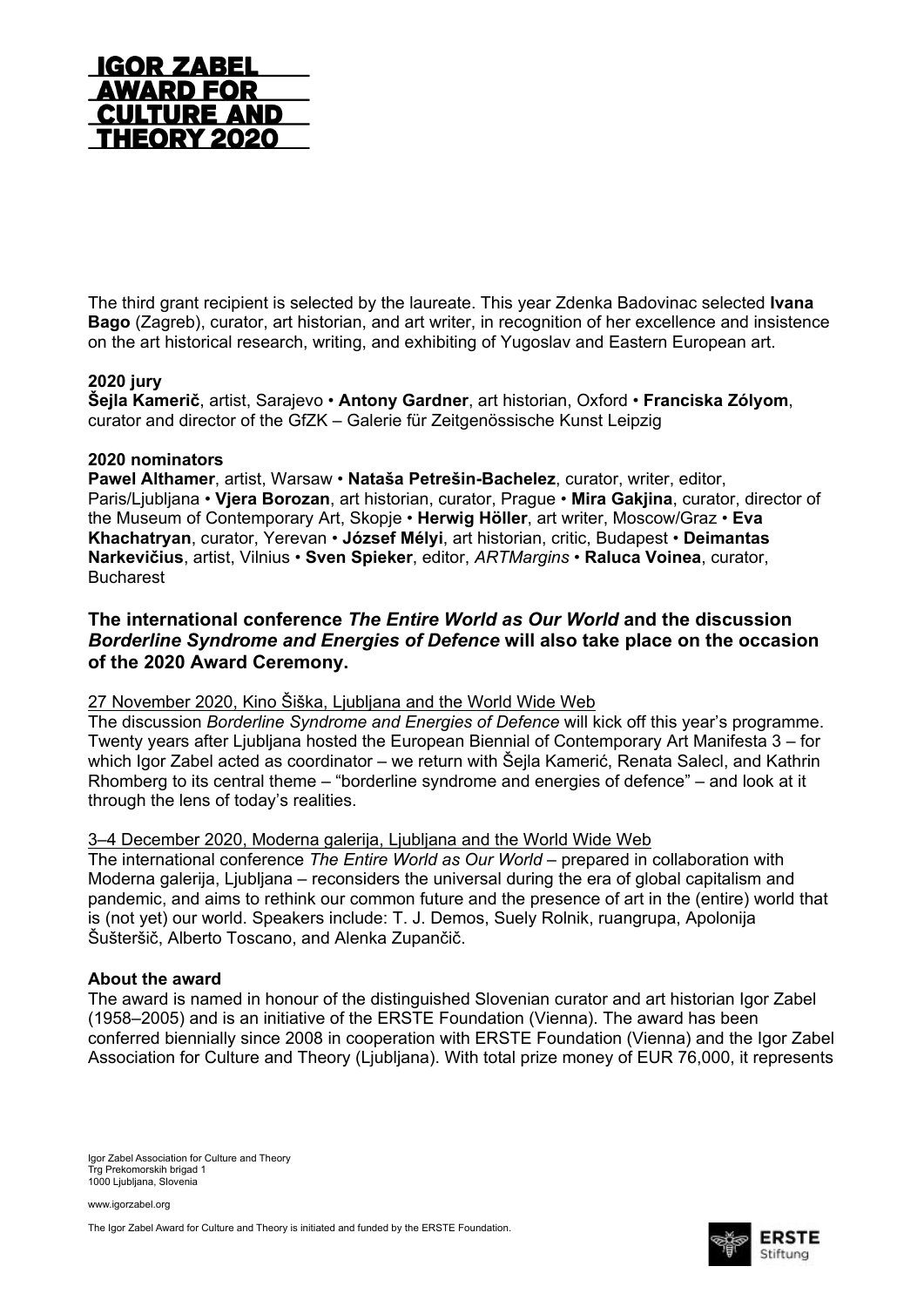

one of the most generous and prestigious awards for cultural activities related to Central, Eastern, and Southeastern Europe.

#### Previous award recipients:

• 2018, **Joanna Mytkowska**, curator and director of the Museum of Modern Art in Warsaw

• 2016, **Viktor Misiano**, Russian curator, editor, and art writer

• 2014, **Ekaterina Degot**, Russian curator and art writer, currently director and chief curator of steirischer herbst, Graz

• 2012, **Suzana Milevska**, art historian, art writer, and curator based in Skopje

• 2010, **Piotr Piotrowski** (1952–2015), Polish art historian

• 2008, **What, How & for Whom (WHW)**, Croatian curatorial collective that is currently artistic director of Kunsthalle, Vienna

#### **About Igor Zabel Igor**

During his entire professional life, Igor Zabel (1958–2005) was actively involved in many fields of theory and culture – as an art historian, modern and contemporary art curator, writer, literary and art critic, columnist and essayist, translator, and mentor for new generations of curators and critics of contemporary art. As an art historian and curator of Ljubljana's Moderna galerija, Zabel contributed importantly to the proper historical placement of historical avant-gardes and neo-avantgardes as well as to contemporary artistic practices in Slovenia and the broader region. His writings represent significant contributions to discourses on the geopolitics of art in Eastern Europe.

### **Igor Zabel Association for Culture and Theory**

The Igor Zabel Association for Culture and Theory was founded in 2008 by Zabel family members and the ERSTE Foundation. The association's objective is to highlight the importance and ongoing influence of Igor Zabel's work, especially in the field of visual arts. By organizing different public programmes, the association supports art history and theory as well as contemporary art and curatorial practices in the region of Central, Eastern, and Southeastern Europe, and beyond. [www.igorzabel.org](http://www.igorzabel.org/)

#### **ERSTE Foundation**

The ERSTE Foundation is a creative workshop for ideas and innovation, a lab for topics of the future which increases its effectiveness through strategic cooperation with networks. As the main shareholder of ERSTE Group, the ERSTE Foundation secures the independent future of one of the largest financial service providers in Central, Eastern, and Southeastern Europe. As a private Austrian savings banks foundation, the ERSTE foundation is committed to serving the common good. We believe that artists need (free) spaces for their production, and that theorists need international recognition, and that both, artwork and theoretic interpretation, should be made accessible to a larger public. [www.erstestiftung.org](http://www.erstestiftung.org/)

Igor Zabel Association for Culture and Theory Trg Prekomorskih brigad 1 1000 Ljubljana, Slovenia

www.igorzabel.org